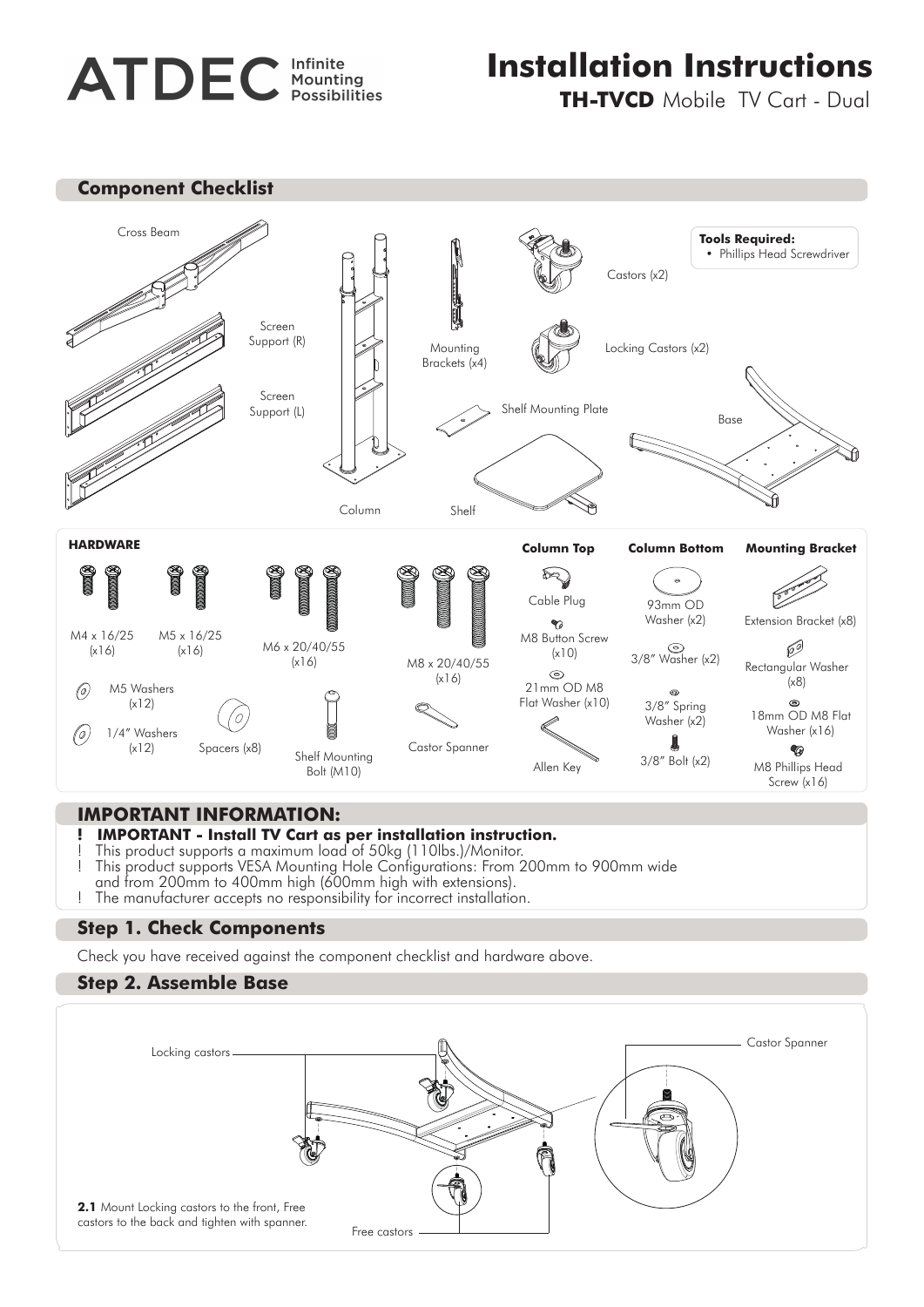#### **Step 3. Mount Column to Base**







## **Step 6. Mount Screen Support**